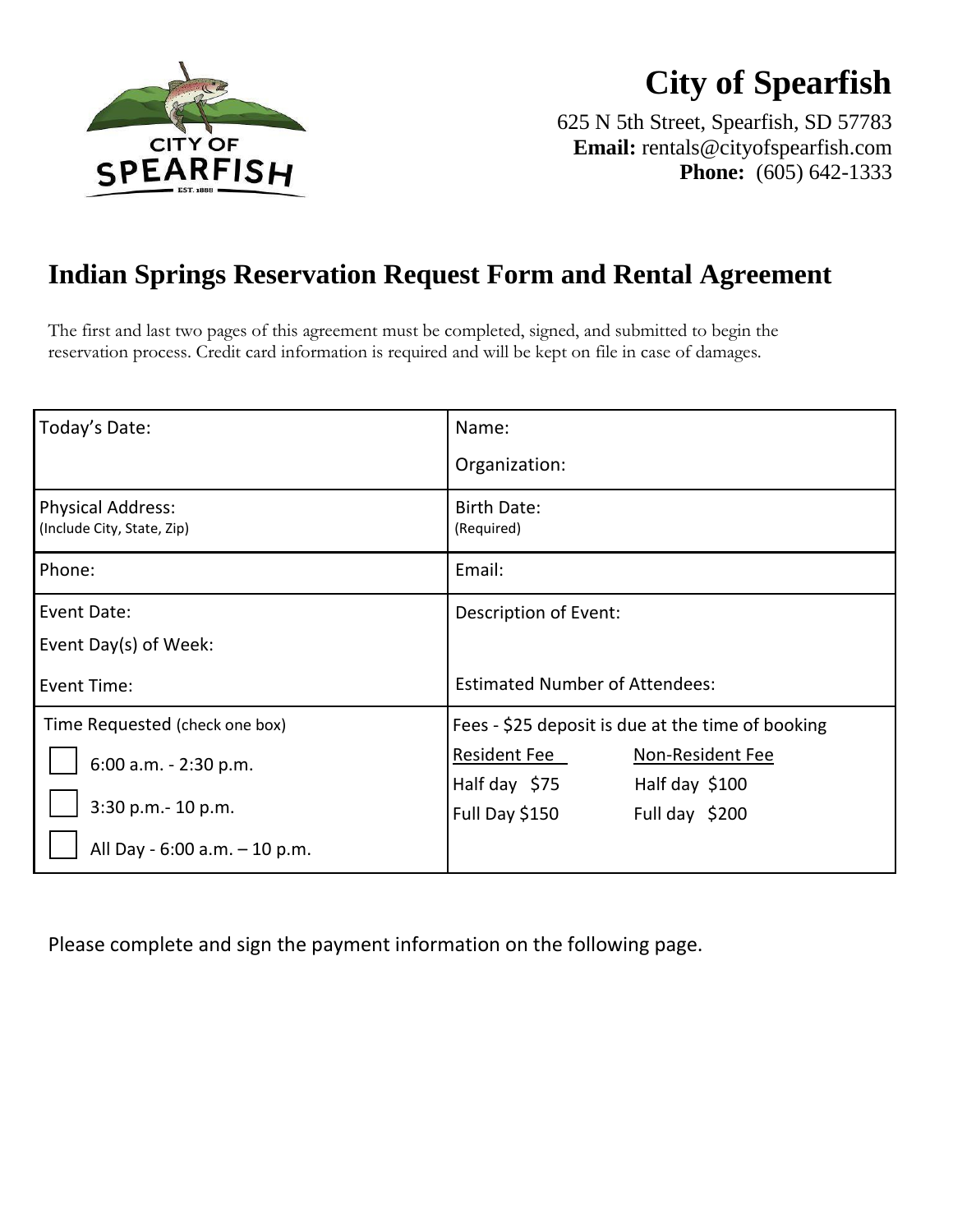

**AUTHORIZATION FOR PAYMENT Debit/Credit/ACH)**

**Here's How Payments Work:** Your signature authorizes the charges to your debit/credit card or ACH (checking/savings). You will be charged the amount(s) indicated below. You agree no prior notification will be provided unless the date or amount(s) change, in which case you will receive notice from us prior to the payment being collected. All information will remain confidential and will be destroyed immediately after use. The payment information provided will also act as a security deposit. Additional charges may apply for cleaning/damages.

|                  | Complete the above information and Section 1 OR 2 below:                                     | Payment Method: Visa     MasterCard     Discover     ACH                                                              |  |  |  |
|------------------|----------------------------------------------------------------------------------------------|-----------------------------------------------------------------------------------------------------------------------|--|--|--|
| Section 1        |                                                                                              |                                                                                                                       |  |  |  |
|                  |                                                                                              | Expiration Date: Carol dentification #: (3 digits on the back of card)                                                |  |  |  |
| <b>Section 2</b> | Account Type: Checking   Savings                                                             |                                                                                                                       |  |  |  |
|                  |                                                                                              |                                                                                                                       |  |  |  |
|                  |                                                                                              |                                                                                                                       |  |  |  |
|                  |                                                                                              |                                                                                                                       |  |  |  |
|                  | I authorize the City of Spearfish to charge the above to the PAYMENT METHOD provided herein: |                                                                                                                       |  |  |  |
|                  |                                                                                              | $\frac{$}{5}$ Down Payment on or by Date Date Rental Balance and Date Down Payment                                    |  |  |  |
|                  |                                                                                              | \$40 brown bag fee,<br>if applicable                                                                                  |  |  |  |
|                  |                                                                                              | My signature below indicates I understand the City of Spearfish is not responsible for improper use of credit card or |  |  |  |

*additional \$40 charge for each attempt returned NSF which will be initiated as a separate transaction from the authorized payment. I acknowledge the origination of transactions to my account must comply with the provisions of U.S. law. I agree not to dispute this recurring billing with my bank so long as the transactions correspond to the terms indicated in this authorization form.*

SIGNATURE: DATE:

PRINT NAME: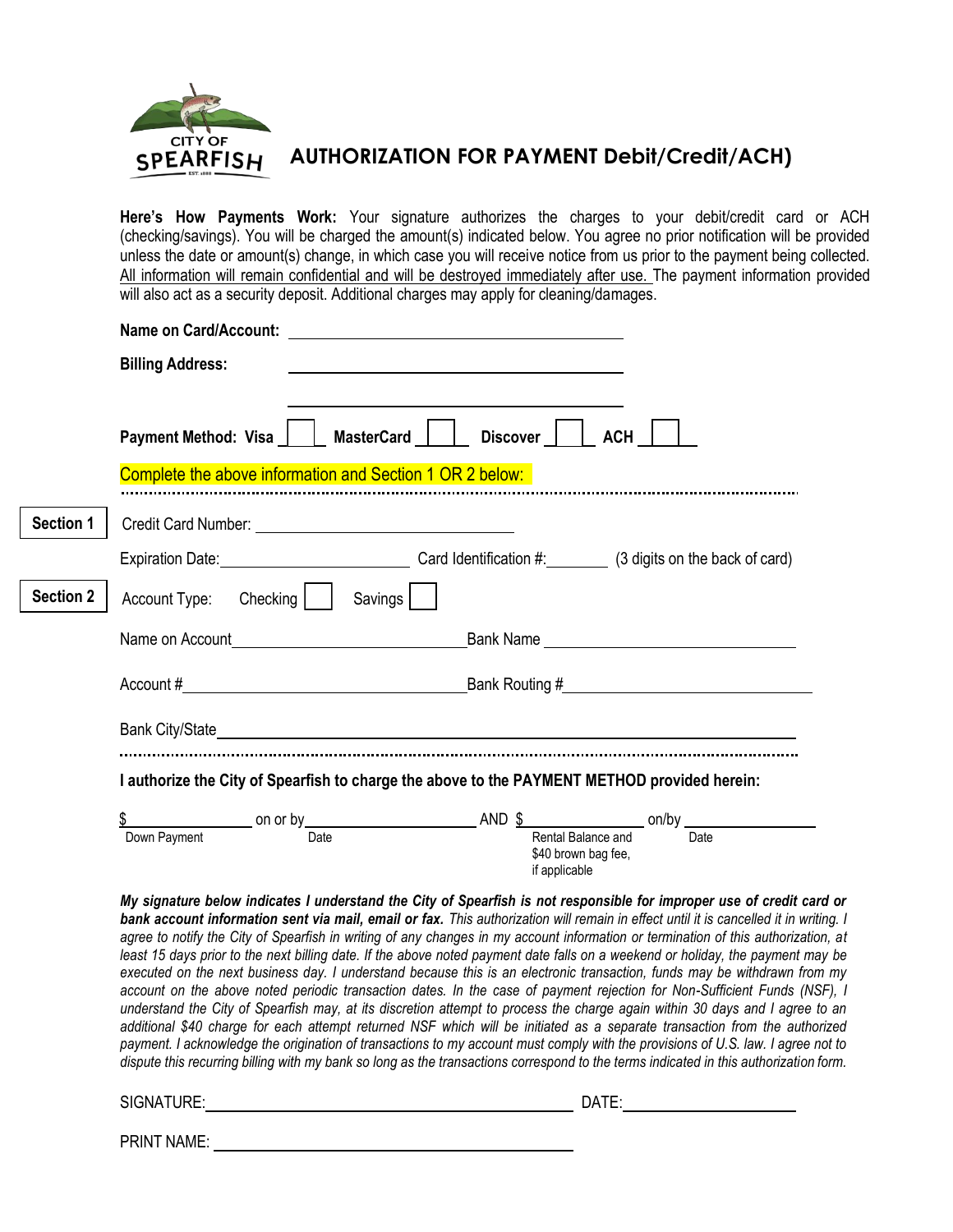

#### **CITY OF SPEARFISH FACILITY AND SHELTER RENTAL AGREEMENT**

### **INDIAN SPRINGS GAZEBO**

220 West Dakota Street Located North of the City Park

| Rental Type  | <b>Resident Rate</b> | Non-Resident Rate |
|--------------|----------------------|-------------------|
| Half Day     | \$75                 | \$100             |
| Full Day     | \$150                | \$200             |
| Down Payment | \$25                 | \$25              |

#### **FACILITY USE TERMS & CONDITIONS**

- 1. Indian Springs is an outdoor venue. There may be other events scheduled in the surrounding areas such as the City Park, Bandshell and Pavilion that may cause noise interference.
- 2. The Renter must provide a credit card or bank account to act as security in addition to the rental fees. The payment information is held by the city to ensure proper cleanup and cover any damages that occur to the venue and surrounding area during the rental. The City reserves the right to charge the Renter for all additional fees related to janitorial services, repairs, emergency services required during an event, and City staff time related to any of these additional charges. The issues the Renter may be charged for include, but are not limited to:
	- a. Damage to venue or surrounding area.
	- b. Insufficient cleaning of premises.
	- c. Renter's use exceeded time frame reserved.
	- d. Misuse of the facility.
	- e. Staff time for removal of items left at venue or storage of any items.
	- f. Police intervention required as a result of the event.
	- g. Misrepresentation of the type of event held or of the group or individual using thevenue.

#### 3. **RentalTimes – Early entry into the venue is not permitted.**

**Half Day:** 6:00 a.m. to 2:30 p.m. **or** 3:30 p.m. to 10:00 p.m.

**Full Day:** 6:00 a.m. to 10:00 p.m.

The event must conclude, and the venue and grounds returned to its pre-event condition by the end of the selected time frame. The rental timeframe includes set-up and clean-up time of the venue and grounds.

- 4. Events attended by minors must have one adult (21 years or older) for every 10 minors. The City reserves the right to refuse rental if the Renter cannot meet this requirement.
- 5. The City may require the Renter to hire security. Renters would then be required to make their own arrangements and provide proof of said arrangements. These costs are in addition to the facility rentalfees.
- 6. Alcohol is **not** permitted at this site.
- 7. The Renter must be 21 years of age and provide proper identification at the time of the application.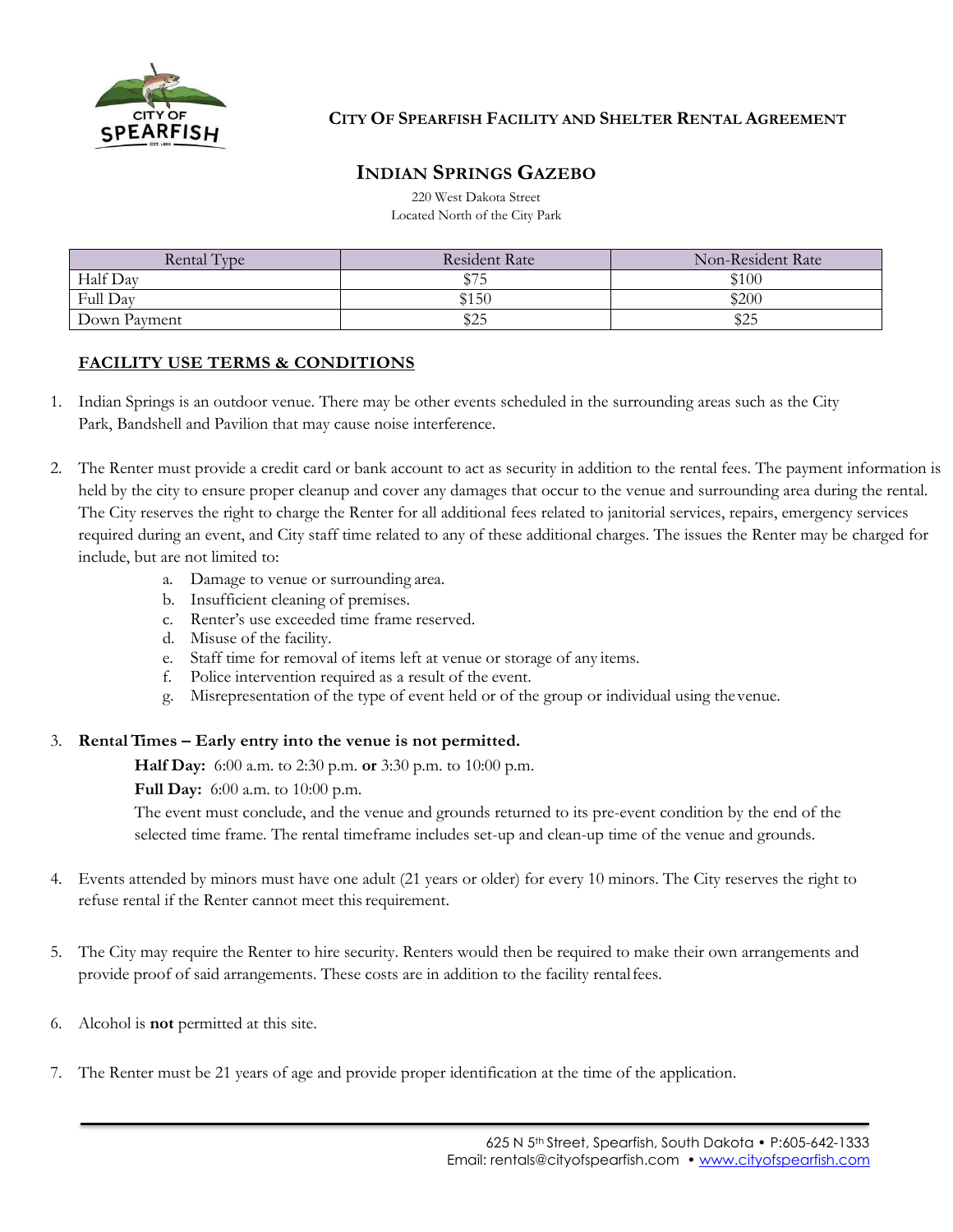

#### **CITY OF SPEARFISH FACILITY AND SHELTER RENTAL AGREEMENT**

- 8. Rental of this site does not include tables, chairs, decorating equipment, etc. Renters shall be responsible for their own needs and will remove any items brought in by the end of their rental period. **Renters are NOT permitted to drive onto the site to unload. All loading and unloading must be done from the street.**
- 9. No confetti, rice, or non-biodegradable items may be used or thrown. Any thrown or dropped items (flower petals, etc.) must be picked up and disposed of at the end of the rental period.
- 10. The Renter shall abide by all local ordinances and state and federal laws.
- 11. Tobacco products are prohibited at all City facilities. The Renter is responsible for ensuring all litter including discarded tobacco products outside of the property is cleaned up. The Renter will be responsible for the repair of any damages or additional cleaning necessary if tobacco products are used at the venue.
- 12. Renter agrees to comply with all the terms and conditions set forth herein and all City rules and regulations. The undersigned warrants that if the Renter is not an individual, he/she has the authority to bind Renter.

#### 13. **Cancellation Policy**:

- a. If the Renter cancels **at least 30 days** prior to the event date, the rental fee minus the down payment is refundable.
- b. If the Renter cancels **30 days or less** prior to the event date, no refund will be issued.
- c. The City strives to ensure the facility is available when a rental is booked. However, in the event the facility is double-booked, the Renter who first reserved the facility will be given priority. The Renter will be notified of the cancellation as soon as possible and efforts will made to accommodate another date. The deposit and the rental fee, if paid, will be refunded.
- d. Fees the Renter paid such as for a permit or license are non-refundable.

#### **GENERAL POLICIES**

- **No tape, wire, push pins, tacks, nails or screws are allowed when decorating**. Renter will be charged for any damages at the venue.
- Lost & found items must be claimed within 10 working days after the rental. The Renter may contact the City to inquire about lost items.
- City staff has the right to enter the venue at any time during your rental.
- Smoking is prohibited at all City venues.
- Consecutive renters are not permitted to make special arrangements.
- During the winter months, City staff will not be responsible for snowfall or ice conditions at this location. It is the Renter's responsibility to maintain these areas during their rental period.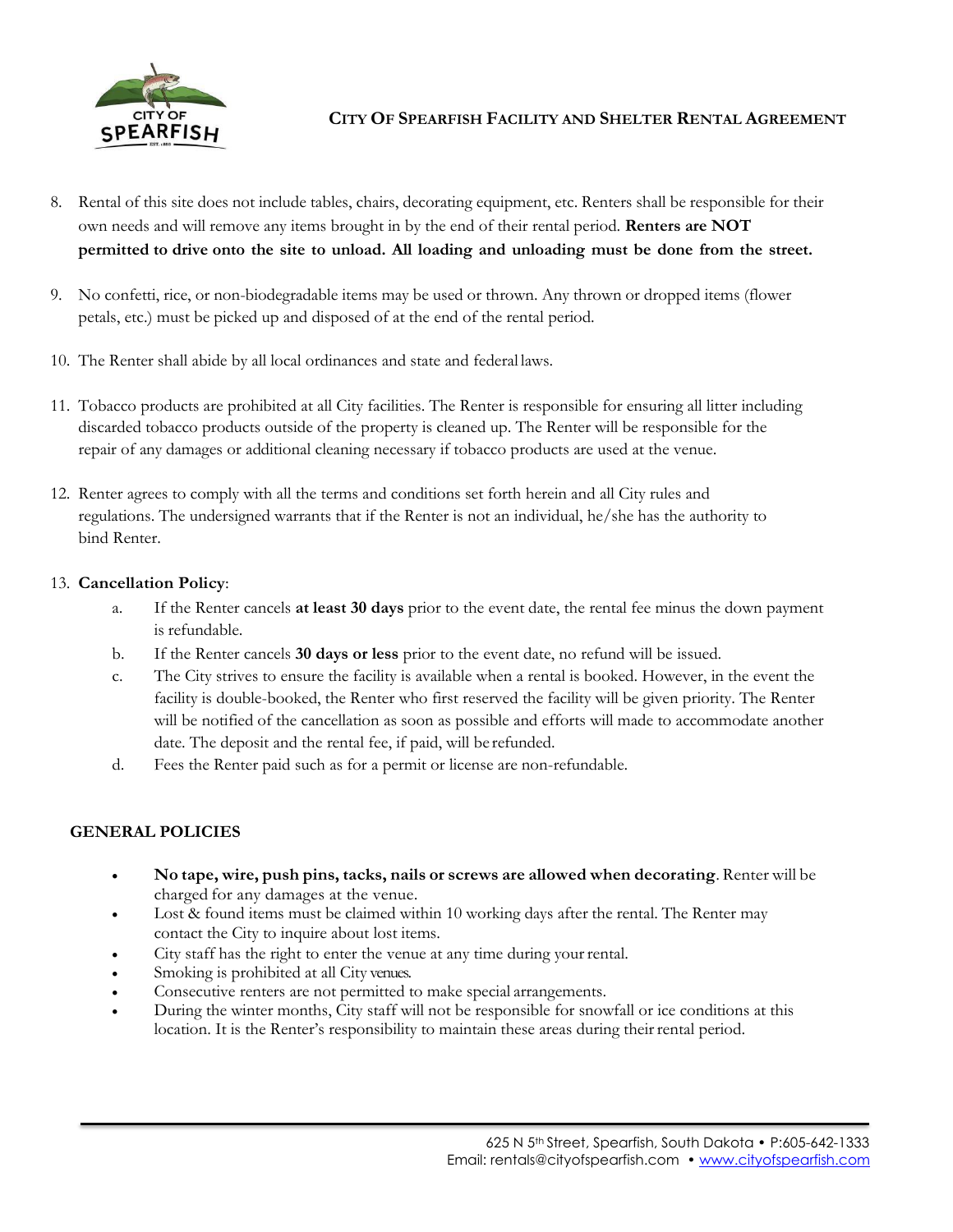

**CITY OF SPEARFISH FACILITY AND SHELTER RENTAL AGREEMENT**

#### **FACILITIES USE AGREEMENT INDEMNIFICATION AND INSURANCE CLAUSE**

Renter agrees to indemnify and hold the City of Spearfish and its officers, agents, and employees harmless from any, and all liability, damages, actions, claims, demands, expenses, judgments, fees and costs of whatever kind or character, arising from, by reason of, or in connection with the use of the venue described herein. It is the intention of the parties that the City of Spearfish and its officers, agents, and employees shall not be liable or in any way responsible for injury, damage, liability, loss, or expense resulting to the user and those it brings onto the premises due to accidents, mishaps, misconduct, negligence, or injuries, either in person or property.

Renter expressly assumes full responsibility for any, and all damages or injuries which may result to any person or property by reason of or in connection with the use of the venue pursuant to this agreement and agrees to pay the City of Spearfish for all damages caused to the venue resulting from the user's use.

Renter represents that its activities, pursuant to this agreement, will be supervised by adequately trained personnel, and the user will observe, and cause the participants in the activity to observe, all safety rules for the venue and the activity. Renter acknowledges that the City of Spearfish has no duty to and will not provide supervision of the activity.

#### I HAVE READ THIS AGREEMENT.

Name

Address

Signature Date